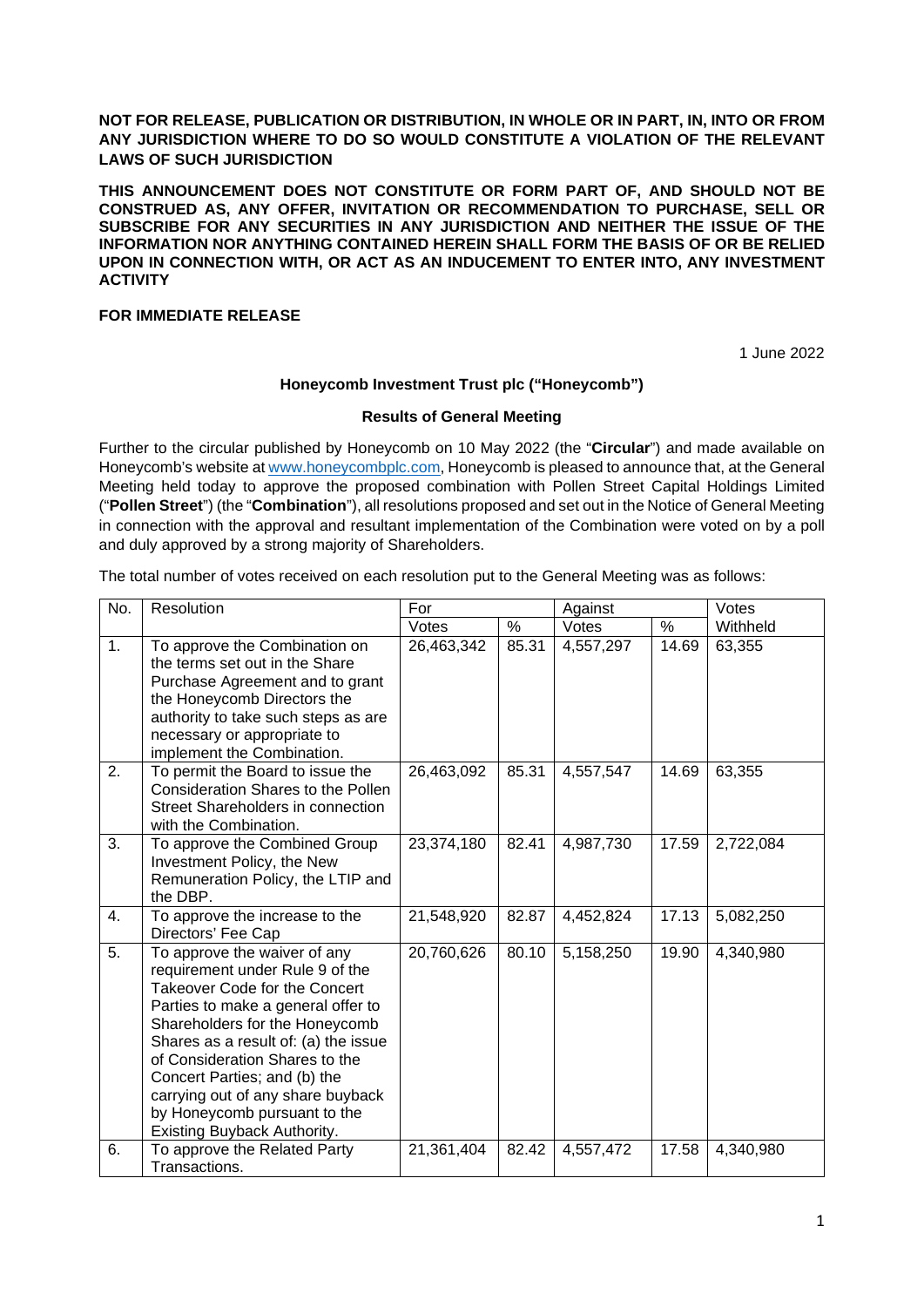The number of Honeycomb Shares in issue as at the Voting Record Time of 6.30 p.m. (London time) on 30 May 2022 was 39,449,919. Honeycomb holds 4,487,485 shares in treasury. Therefore, the total number of voting rights in Honeycomb at the Voting Record Time was 34,962,434.

In accordance with Listing Rules 9.6.2R and 9.6.3R, the full text of the resolutions passed at the General Meeting will be submitted to the National Storage Mechanism and will be available for inspection in due course at https://data.fca.org.uk/#/nsm/nationalstoragemechanism.

Capitalised terms used in this announcement but not otherwise defined shall have the meaning given to them in the Circular.

### **Enquiries:**

### **Cenkos - Financial Adviser, Sponsor and Joint Broker to Honeycomb**

Tunga Chigovanyika Daniel Balabanoff Justin Zawoda Martin +44 20 7397 8900

#### **BofA Securities - Financial Adviser to Honeycomb**

Arif Vohra Geoff Iles Oliver Elias +44 20 7628 1000

**Liberum - Joint Broker**

Chris Clarke +44 20 3100 2000

#### **Finsbury Glover Hering - Communications Adviser**

Michael Turner Chris Sibbald +44 20 7251 3801

# **About Honeycomb**

Honeycomb is a UK-listed closed ended investment trust dedicated to providing investors with access to asset backed lending opportunities, with potential to generate high income returns, together with strong capital preservation.

#### **About Pollen Street**

Pollen Street was founded in 2013 and is an independent, alternative investment management company dedicated to investing in the financial and business services sectors. Pollen Street has extensive experience investing in both credit and private equity strategies and has a strong and consistent track record of delivering top tier returns. A wholly owned subsidiary of Pollen Street serves as Honeycomb's investment manager.

# **Additional information**

Cenkos Securities plc ("**Cenkos**"), which is authorised and regulated by the FCA in the United Kingdom, is acting exclusively as sponsor for Honeycomb and for no one else and will not be responsible to anyone other than Honeycomb for providing the protections afforded to its clients or for providing advice in relation to the matters referred to in this announcement. Neither Cenkos, nor any of its affiliates, owes or accepts any duty, liability or responsibility whatsoever (whether direct or indirect, whether in contract, in tort, under statute or otherwise) to any person who is not a client of Cenkos in connection with this announcement, the Circular, or any statement contained herein or otherwise.

Merrill Lynch International ("**BofA Securities**"), which is authorised by the Prudential Regulation Authority ("**PRA**") and regulated by the FCA and the PRA in the United Kingdom, is acting as financial adviser